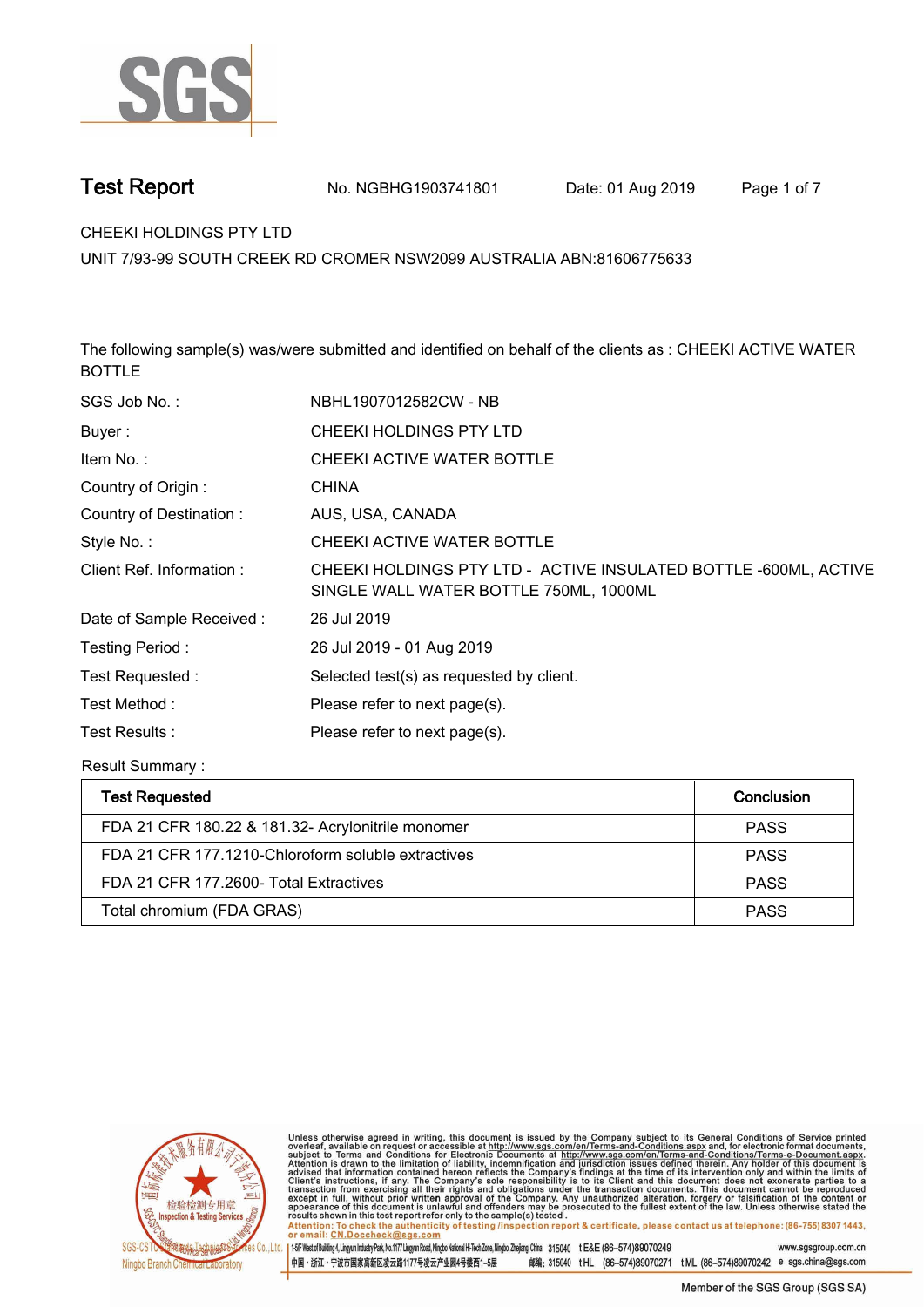

**Test Report. No. NGBHG1903741801 Date: 01 Aug 2019. Page 2 of 7.**

Signed for and on behalf of SGS-CSTC Standards Technical Services Co., Ltd. Ningbo Branch.

 $\chi_{\nu}$ ao

**Approved Signatory . . . Iris Xiao.**



Unless otherwise agreed in writing, this document is issued by the Company subject to its General Conditions of Service printed overleaf, available on request or accessible at http://www.sgs.com/en/Terms-and-Conditions.as

145F West of Building 4, Lingun Industry Park, No. 1177 Lingyun Road, Ningbo National Hi-Tech Zone, Ningbo, Zhejiang, China 315040 t E&E (86-574)89070249 www.sgsgroup.com.cn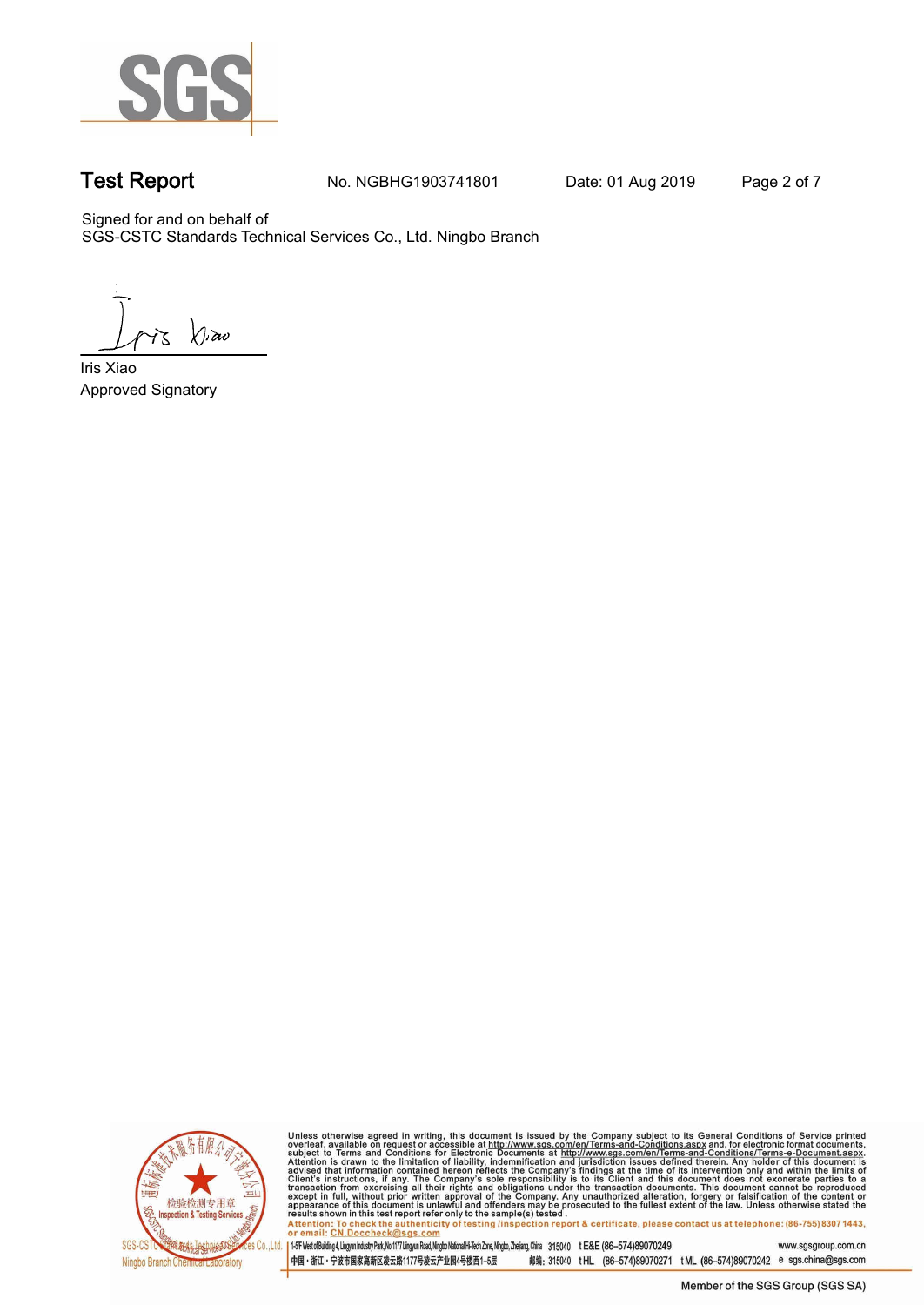

**Test Report. No. NGBHG1903741801 Date: 01 Aug 2019. Page 3 of 7.**

**Test Results :.**

**Test Part Description :.**

| Specimen No.    | <b>SGS Sample ID</b> | <b>Description</b>          | <b>Material</b>         |
|-----------------|----------------------|-----------------------------|-------------------------|
|                 |                      |                             | (claimed by the client) |
| SN <sub>1</sub> | NGB19-037418.001     | Gray plastic lid part       | ABS                     |
| SN <sub>2</sub> | NGB19-037418.002     | Black plastic lid part      | <b>ABS</b>              |
| SN <sub>3</sub> | NGB19-037418.003     | Black silicone rubber tube  | SILICONE RUBBER         |
| SN <sub>4</sub> | NGB19-037418.004     | Milky silicone rubber ring  | SILICONE RUBBER         |
| SN <sub>5</sub> | NGB19-037418.005     | Silvery metal bottle (Pink) | <b>STAINLESS STEEL</b>  |
|                 |                      |                             |                         |

# **FDA 21 CFR 180.22 & 181.32- Acrylonitrile monomer.**

**Test Method :. With reference to FDA 21 CFR 180.22 & 181.32..**

| Simulant Used   | <u>Time</u> | Temperature     | Max. Permissible             | Result of 001                  |
|-----------------|-------------|-----------------|------------------------------|--------------------------------|
|                 |             |                 | Limit                        | Acrylonitrile                  |
|                 |             |                 |                              | monomer content                |
| Distilled Water | 24.0hr(s)   | $120^{\circ}$ F | $0.003$ mg/inch <sup>2</sup> | $< 0.001$ mg/inch <sup>2</sup> |
|                 |             |                 |                              |                                |
| Simulant Used   | <u>Time</u> | Temperature     | Max. Permissible             | Result of 002                  |
|                 |             |                 | Limit                        | Acrylonitrile                  |
|                 |             |                 |                              | monomer content                |
| Distilled Water | 24.0hr(s)   | $120^{\circ}$ F | $0.003$ mg/inch <sup>2</sup> | $< 0.001$ mg/inch <sup>2</sup> |

# **FDA 21 CFR 177.1210-Chloroform soluble extractives.**

| Test Method : | With reference to FDA 21 CFR 177.1210 |             |                  |                   |
|---------------|---------------------------------------|-------------|------------------|-------------------|
| Simulant Used | <u>l ime</u>                          | Temperature | Max. Permissible | Result of 004     |
|               |                                       |             | Limit            | Chloroform-solubl |
|               |                                       |             |                  | e extractives     |

**Distilled Water.. 24hr(s).. 120°F.. 50mg/kg. <5mg/kg.. .**

### **FDA 21 CFR 177.2600- Total Extractives.**

**Test Method :. With reference to FDA 21 CFR 177.2600..**

| Simulant Used | ime | l emperature | Max. Permissible | Result of 003     |
|---------------|-----|--------------|------------------|-------------------|
|               |     |              | ∟imi'            | Total Extractives |



| Unless otherwise agreed in writing, this document is issued by the Company subject to its General Conditions of Service printed<br>overleaf, available on request or accessible at http://www.sqs.com/en/Terms-and-Conditions.aspx and, for electronic format documents,<br>subject to Terms and Conditions for Electronic Documents at http://www.sgs.com/en/Terms-and-Conditions/Terms-e-Document.aspx.<br>Attention is drawn to the limitation of liability, indemnification and jurisdiction issues defined therein. Any holder of this document is<br>advised that information contained hereon reflects the Company's findings at the time of its intervention only and within the limits of<br>Client's instructions, if any. The Company's sole responsibility is to its Client and this document does not exonerate parties to a<br>transaction from exercising all their rights and obligations under the transaction documents. This document cannot be reproduced<br>except in full, without prior written approval of the Company. Any unauthorized alteration, forgery or falsification of the content or<br>appearance of this document is unlawful and offenders may be prosecuted to the fullest extent of the law. Unless otherwise stated the<br>results shown in this test report refer only to the sample(s) tested.<br>Attention: To check the authenticity of testing /inspection report & certificate, please contact us at telephone: (86-755) 8307 1443,<br>or email: CN.Doccheck@sgs.com |                     |
|---------------------------------------------------------------------------------------------------------------------------------------------------------------------------------------------------------------------------------------------------------------------------------------------------------------------------------------------------------------------------------------------------------------------------------------------------------------------------------------------------------------------------------------------------------------------------------------------------------------------------------------------------------------------------------------------------------------------------------------------------------------------------------------------------------------------------------------------------------------------------------------------------------------------------------------------------------------------------------------------------------------------------------------------------------------------------------------------------------------------------------------------------------------------------------------------------------------------------------------------------------------------------------------------------------------------------------------------------------------------------------------------------------------------------------------------------------------------------------------------------------------------|---------------------|
| Co., Ltd.   1:5F West of Building 4, Lingyun Industry Park, No.1177 Lingyun Road, Ningbo Aafonal Hi-Tech Zone, Ningbo, Zheijang, China 315040 t E&E (86—574)89070249                                                                                                                                                                                                                                                                                                                                                                                                                                                                                                                                                                                                                                                                                                                                                                                                                                                                                                                                                                                                                                                                                                                                                                                                                                                                                                                                                | www.sgsgroup.com.cn |
| tML (86-574)89070242 e sgs.china@sgs.com<br>中国・浙江・宁波市国家高新区凌云路1177号凌云产业园4号楼西1-5层<br>(86-574)89070271<br>邮编: 315040 tHL                                                                                                                                                                                                                                                                                                                                                                                                                                                                                                                                                                                                                                                                                                                                                                                                                                                                                                                                                                                                                                                                                                                                                                                                                                                                                                                                                                                               |                     |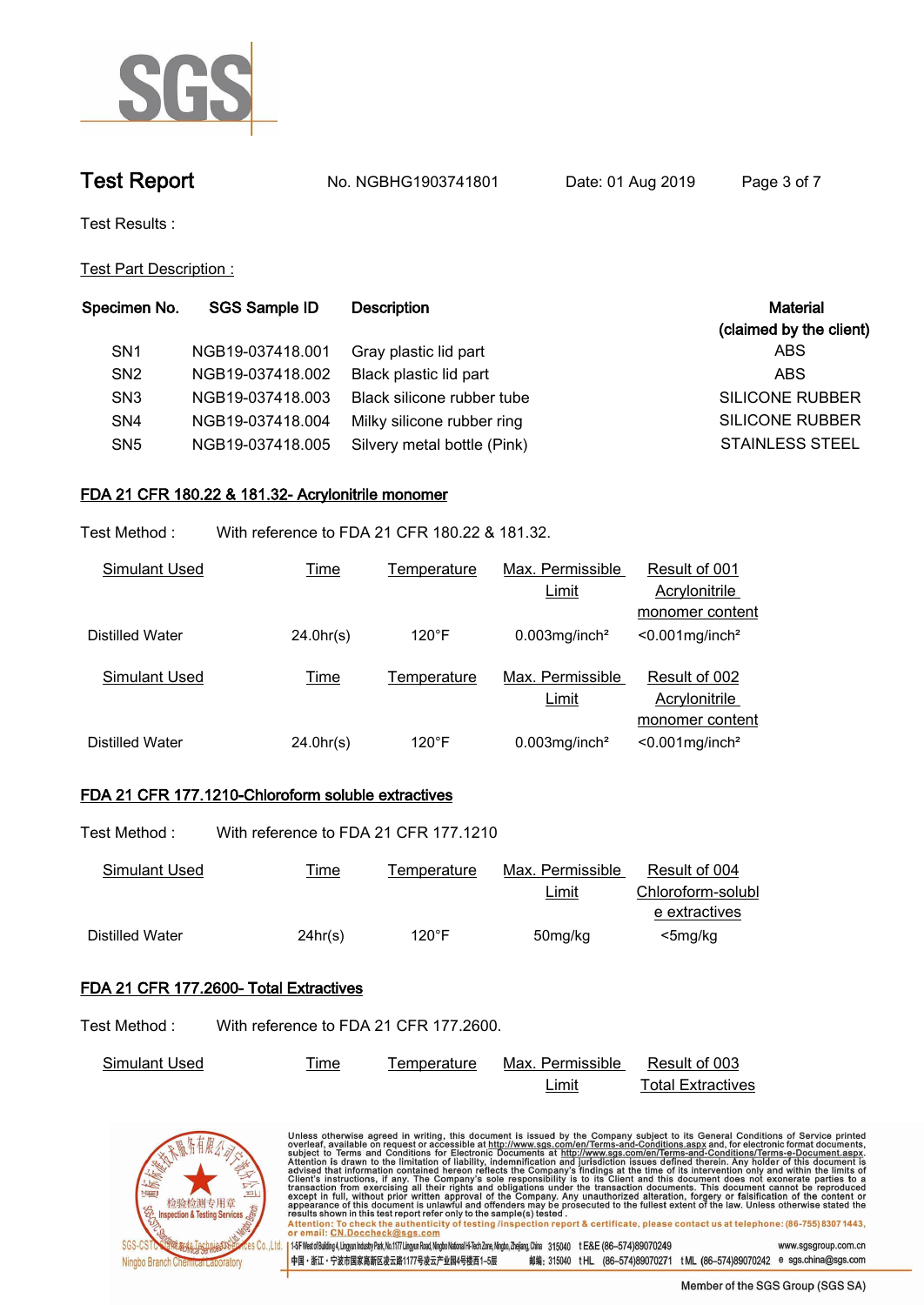

| <b>Test Report</b>    |          | No. NGBHG1903741801   | Date: 01 Aug 2019         |                              | Page 4 of 7 |
|-----------------------|----------|-----------------------|---------------------------|------------------------------|-------------|
| Distilled Water       | 7.0hr(s) | Reflux<br>temperature | $20$ mg/inch <sup>2</sup> | $< 0.5$ mg/inch <sup>2</sup> |             |
| Succeeding Extraction | 2.0hr(s) | Reflux<br>temperature | $1$ mg/inch <sup>2</sup>  | $< 0.5$ mg/inch <sup>2</sup> |             |

# **Total chromium (FDA GRAS).**

| <u>Test Item(s)</u> | <b>Limit</b> | <u>005</u> |
|---------------------|--------------|------------|
| Total Chromium,%    | ≥16          | 16.6       |

### **Remark:**

- **(1) hr = hour**
- **(2) < = less than**
- **(3) ⁰F = Fahrenheit degree**
- **(4) mg/inch² = milligram per square inch**
- **(5) mg/kg = milligram per kilogram**
- **(6) % = percentage of weight by weight**
- $(7) \geq 7$  great than or equal to.



Unless otherwise agreed in writing, this document is issued by the Company subject to its General Conditions of Service printed<br>overleaf, available on request or accessible at http://www.sgs.com/en/Terms-and-Conditions.asp

Attention: To check the authenticity of testing linspection report & certificate, please contact us at telephone: (86-755) 8307 1443, or email: CN.Doccheck@sgs.com 145F West of Building 4, Lingyun Industry Park, No. 1177 Lingyun Road, Ningbo National Hi-Tech Zone, Ningbo, Zhejiang, China 315040 t E&E (86-574)89070249 www.sgsgroup.com.cn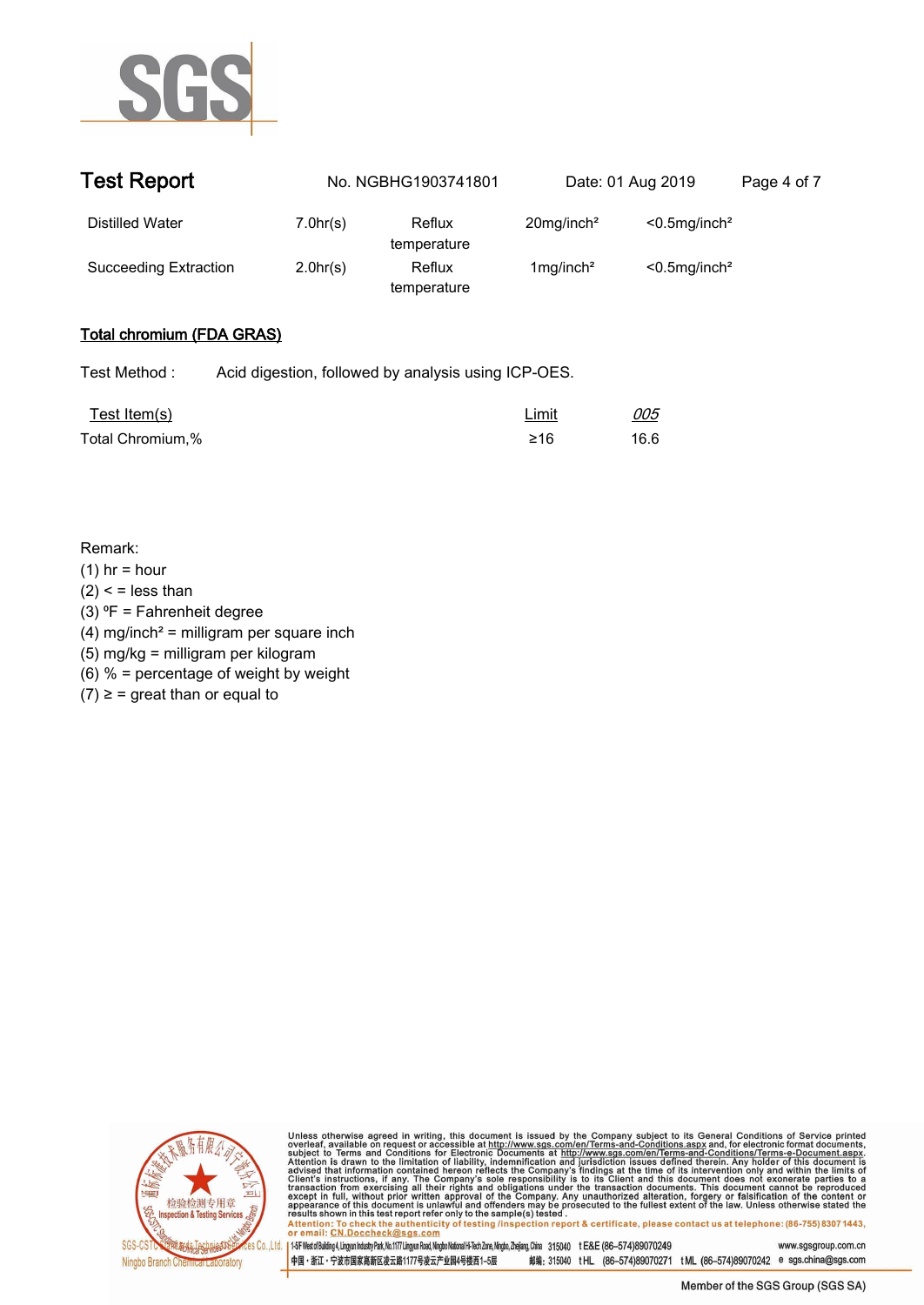

**Test Report. No. NGBHG1903741801 Date: 01 Aug 2019. Page 5 of 7.**

**Sample photo:.**



**NGB19-037418.002.**



Unless otherwise agreed in writing, this document is issued by the Company subject to its General Conditions of Service printed<br>overleaf, available on request or accessible at <u>http://www.sgs.com/en/Terms-and-Conditions.a</u>

145F West of Building 4, Lingun Industry Park, No. 1177 Lingyun Road, Ningbo National Hi-Tech Zone, Ningbo, Zhejiang, China 315040 t E&E (86-574)89070249 www.sgsgroup.com.cn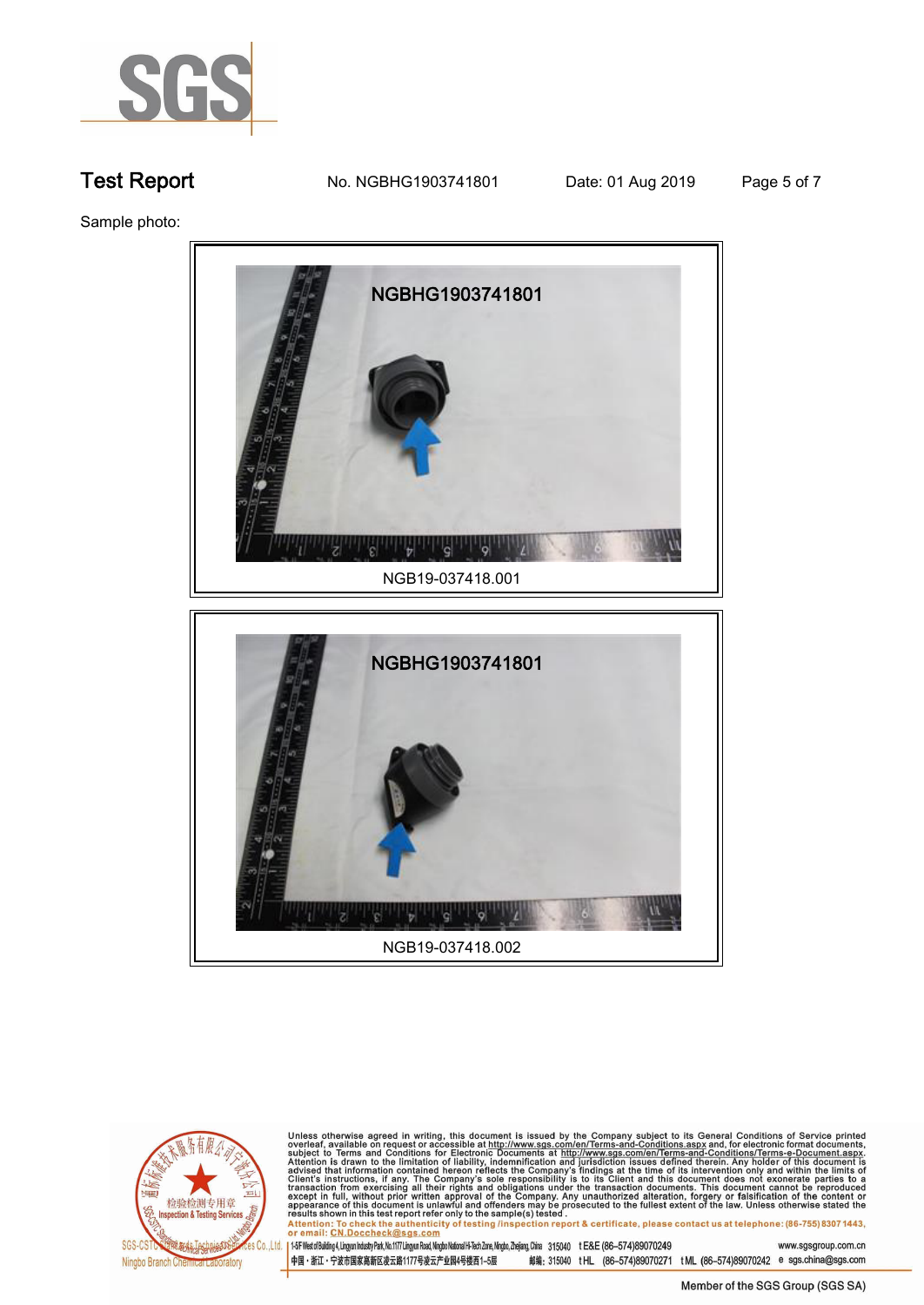

**Test Report No. NGBHG1903741801** Date: 01 Aug 2019 Page 6 of 7



检验检测专用章<br>nspection & Testing Services **PRO ZEAL LEGINIANO SGS**  $Co$   $Id$ Ningbo Branch Chemica Laporatory

Unless otherwise agreed in writing, this document is issued by the Company subject to its General Conditions of Service printed overleaf, available on request or accessible at http://www.sgs.com/en/Terms-and-Conditions.as

145F West of Building 4, Lingun Industry Park, No. 1177 Lingyun Road, Ningbo National Hi-Tech Zone, Ningbo, Zhejiang, China 315040 t E&E (86-574)89070249 www.sgsgroup.com.cn